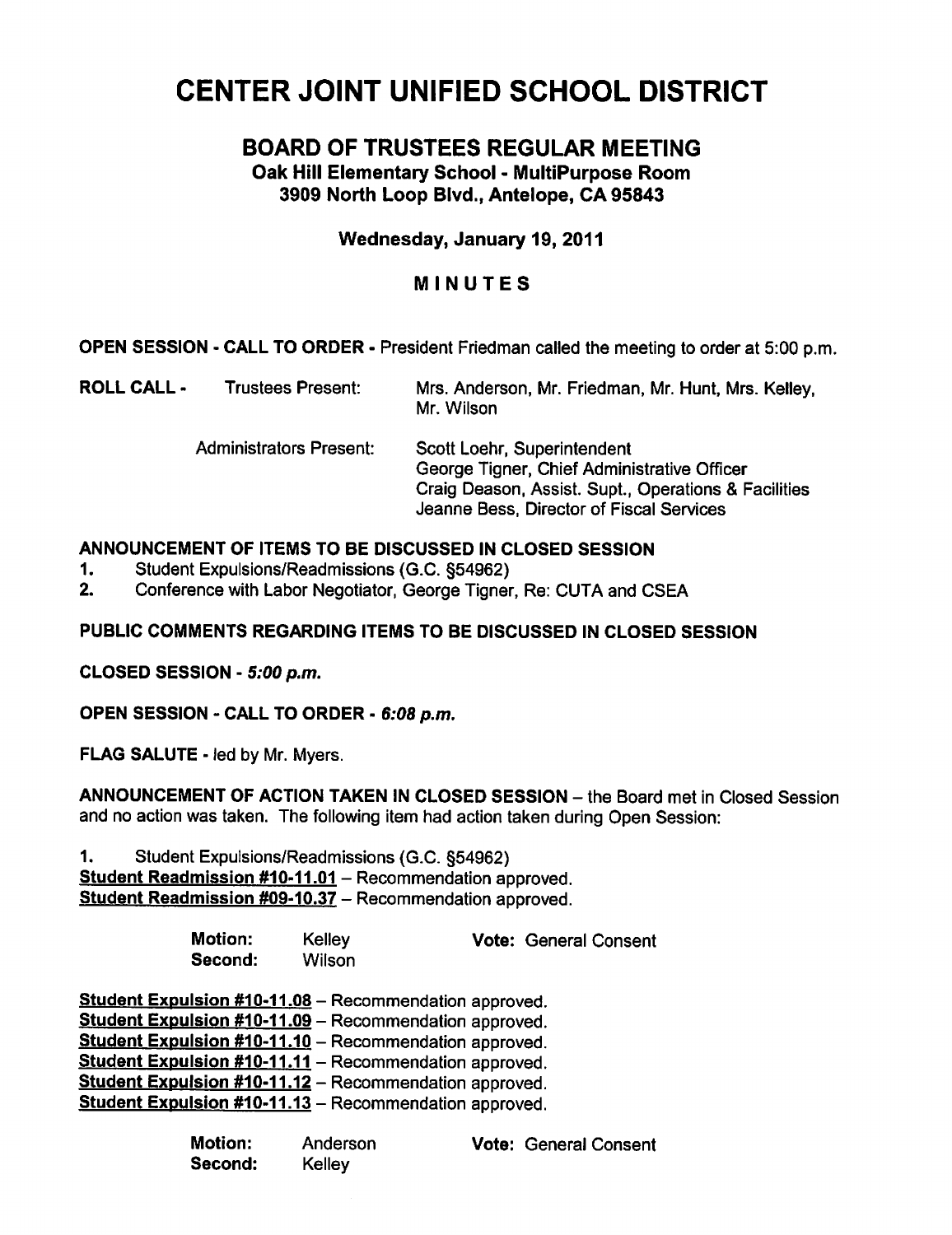1/19/11 Regular Meeting Page 2

ADOPTION OF AGENDA - approved adoption of agenda as amended: pull Consent Agenda Item 7. Consent Agenda Item 12 & Consent Agenda Item 15 for separate consideration.

| <b>Motion:</b> | Wilson   | <b>Vote: General Consent</b> |
|----------------|----------|------------------------------|
| Second:        | Anderson |                              |

STUDENT PRESENTATION: The Wilson C. Riles Band, under the direction of Dave Myers, performed for us. There was also a performance from a student from the guitar class.

## STUDENT BOARD REPRESENTATIVE REPORTS

#### Center High School - Anthony Mendoza

school started on January 3.

- Basketball season is in full swing.

- January 31 the Mr. Center HS competition will have 12 boys competing for the title in a boys beauty pageant that will be held in the Theater.

- Homecoming will be the week of January 30 through February 5; February 4 is the rally and February 5 is the dance. The theme this year is Ancient Civilizations.

February 3 is a Blood drive in KT Gym.

FBLA is having a March of Dimes Fundraiser, which will be the Baby Bottle Challenge. All money goes to the March of Dimes and the goal is to reach \$300 in 5 weeks.

Consumer Finance and Computer Applications class sizes are big and students don't need them bigger.

Anthony was asked to give a brief explanation about his trip to Washington DC competing in the Hispanic Heritage Awards Competition.

#### McClellan High School - Que Shawn Horton

thanked Mr. Loehr and Mr. Hunt for including her in the school tour.

- attendance awards were given.
- thanked the Sacramento Kings for donating the tickets to their school.
- a few students will graduate in February and more will graduate in April.
- basketball is underway at their site.

#### Antelope View Charter School - Raymond Houston

- Student enrollment is at 162.
- February 28 and March 1 will be the WASC visit.
- February 1 & 2 the  $10<sup>th</sup>$  graders will be taking the CAHSEE tests.
- Pajama Day, sponsored by Student Council, was today.
- Student Council is planning a car wash and bake sale fundraiser

- the ASVAB (Armed Services Vocational Aptitude Battery) test is February 7; nineteen 11<sup>th</sup> & 12<sup>th</sup> graders have signed up.

a group of seniors are working on a design of a Senior T-shirt.

#### Global Youth Charter School - Oscar Gonzalez

- Mrs. Hoover is raising the achievement expectations. In the 1<sup>st</sup> semester grades, 94 % of students earned a 2.0 or higher GPA, and 54% earned a 3.0 or higher GPA.

we are now in the planning stages for the next school year.

Global has a new English teacher starting Monday; her name is Hannah Saviglia.

the Junior class is hosting a Winter Ball on January 28, 8-11 pm in the Multipurpose Room and they are inviting AVCS to attend.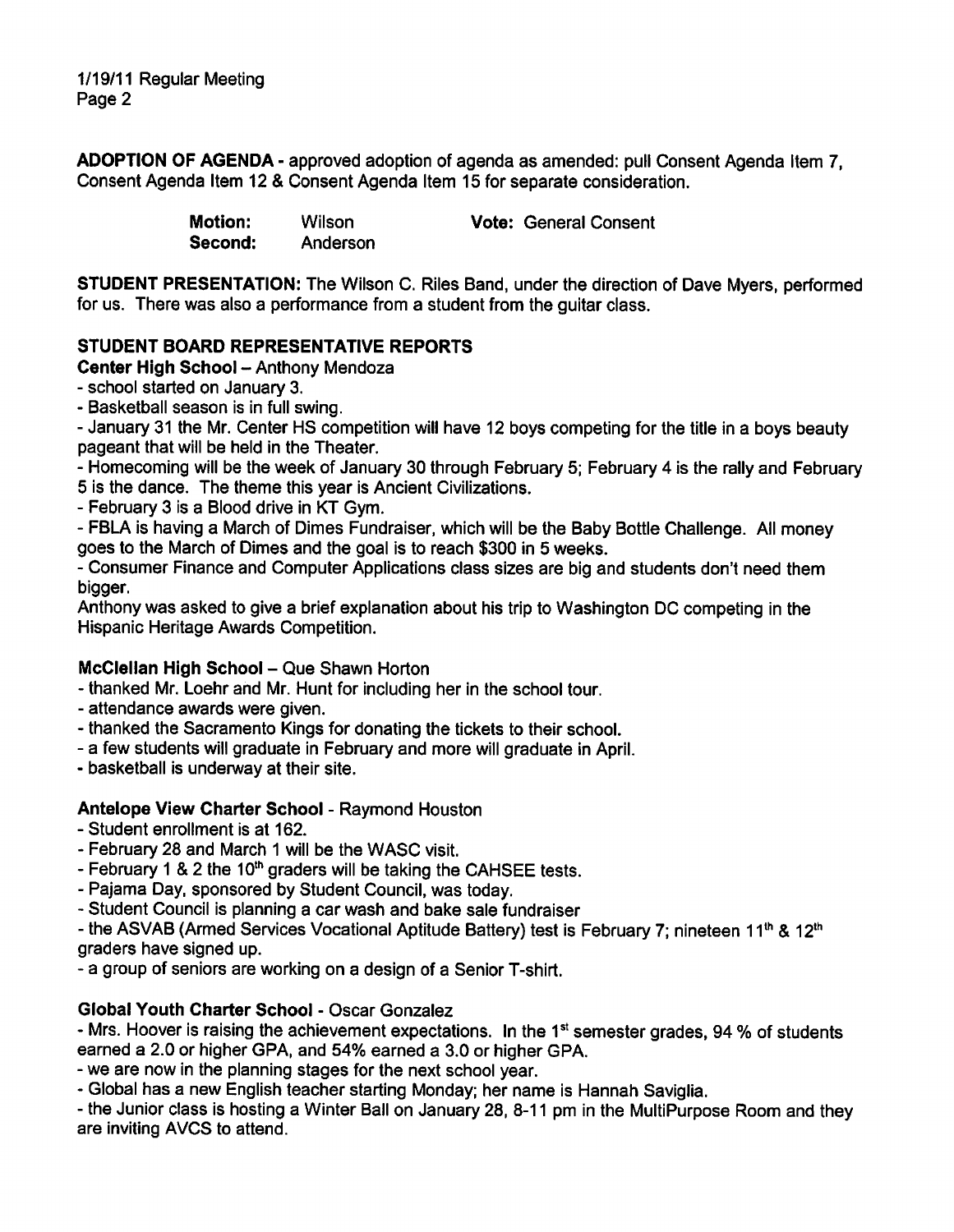## ORGANIZATION REPORTS

1. CUTA - Heather Woods, President, noted that the state budget is weighing heavily on everyone's minds. The biggest issue is how a district our size will get to the amount we need to cut. She told the Board that with each cut there will be consequences. The contract team has been asked for 8 furlough days, which are equal to a pay cut of 4.4%. Early talks started today. She will be going to the school sites tomorrow. She hopes to have a vote next week.

2. CSEA - Marie Huggins, President, noted that they met with classified staff last night. They are shocked about the reduction in days as well as the cut in staff. They will begin negotiations this Friday. They have new officers that have been installed. The Board will probably be receiving stressed letters from staff during this difficult time.

## REPORTS/PRESENTATIONS

1. Williams Uniform Complaint Quarterly Reporting - George Tigner, Chief Administrative Officer, reported that there were no complaints to report for July through September, and October through December, 2010.

2. Graduation Requirements - George Tigner, Chief Administrative Officer, reported that we are not looking at reducing the graduation requirements, but are looking at changing or rearranging when the requirements occur for more flexibility in the programs.

3. Twin Rivers Police Update Lieutenant Spano, from the Twin Rivers Police Department, updated the Board on the amount of staff the Department has, which includes 21 full-time officers. He gave stats on the Department: total incidents 4866,  $\frac{1}{2}$  were calls for service,  $\frac{1}{2}$  were officer initiated; 332 were for Center; they have made 12 arrests since October; Officer Kelly is also an instructor and can put on a program in our schools.

4. Bond Oversight Committee Annual Report - Craig Deason, Assistant Superintendent of Operations & Facilities, thanked the Committee members for meeting twice a year. He introduced Howard Ballin, Bond Oversight Committee member, who reported that they had no activity this year so there was nothing to report.

5. Audit Report for Fiscal Year 2009/2010 - Jeanne Bess, Director of Fiscal Services, announced that each year we are required to have our financials audited. Goodell, Porter, Sanchez & Bright is our new auditor this year and comes twice a year. She reported that there were only 3 findings this year. The first was to AVCS with an outstanding issue from 06-07, the second was on excess vacation carryover days (8 people that exceed the limit), and the third was regarding the high school student body (several items did not have the proper back up documents & money was spent on events that did not have students present). The auditors issued an unqualified report. There were no adjustments to be made.

6. State Budget Update & Budget Committee Update - Jeanne Bess, Director of Fiscal Services, noted that the district held the first budget committee meeting on January 13. There was a broad range of people in attendance. She discussed the handout that was given at that meeting and noted that the district took input at the meeting. The next meeting will be held on February 3 at 5:00 pm in Room 5. The district will continue their discussion and give an update from the Governor's Budget Workshop.

As for the State Budget Update, she noted that 1.67% COLA will be added to our base revenue limit, but the state will not give us the money. We will lose \$19 per ADA from the 2010-11. If the temporary taxes are not extended we will have a loss of about \$330 per ADA per average district.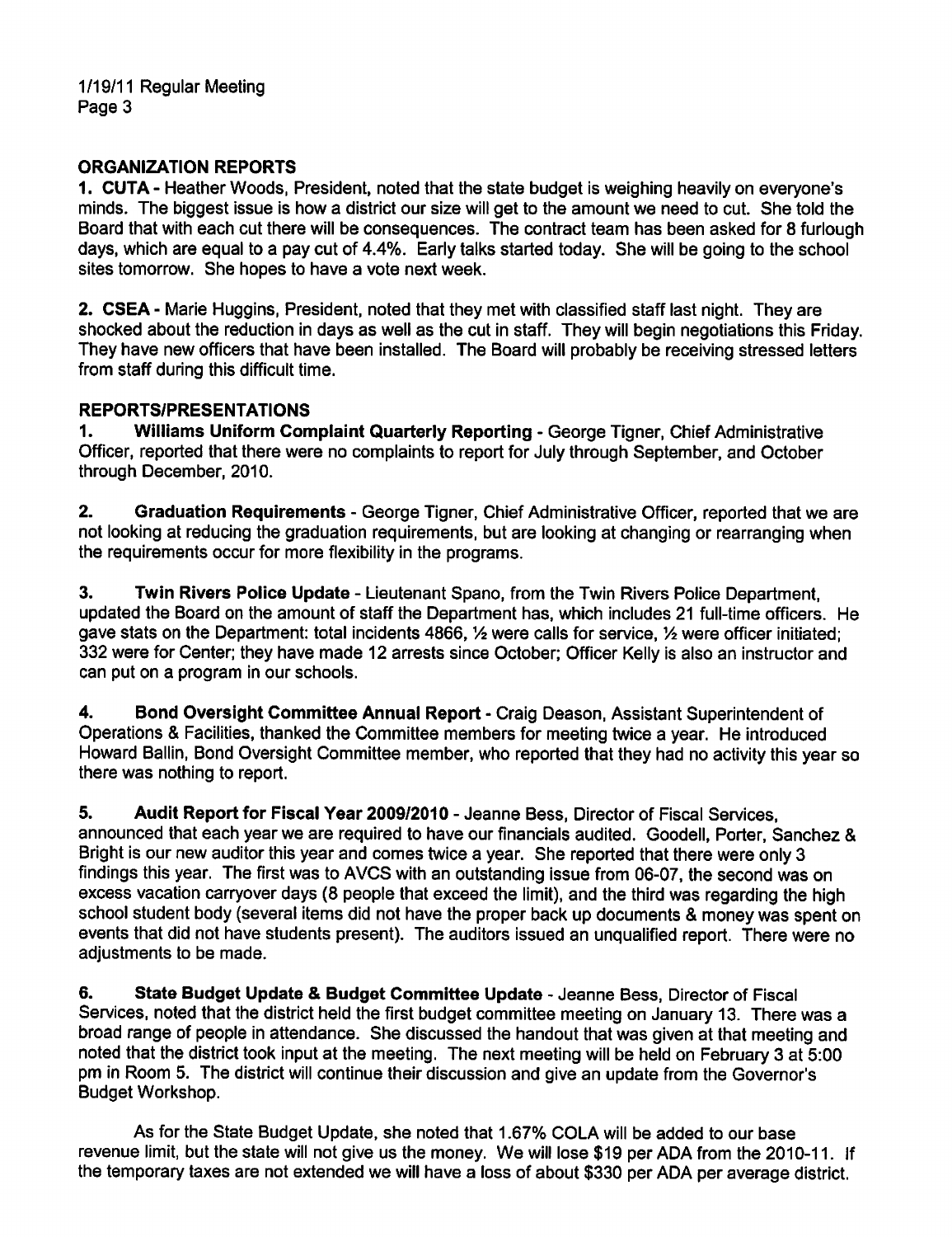1/19/11 Regular Meeting Page 4

#### REPORTS/PRESENTATIONS (continued)

She also noted that the state is deferring more money from this year until next. It is making the cash flow difficult. March 16 she will bring the Second Interim Report. She will need to build into her projections the worst case scenario.

#### COMMENTS FROM THE AUDIENCE REGARDING ITEMS NOT ON THE AGENDA-

Susan Wilson, Oak Hill will be holding a Book Fair January 24 - 31. It supports the Oak Hill PTA, which helps supplement the classrooms and school library with books.

Howard Ballin, community member, welcomed the new Board members. He noted that he serves on a couple of district committees. He noted that we need to think outside the box when dealing with the budget. We need to think of ways to develop income, like use of facilities. He also mentioned vocational programs that could bring in more students. Partnerships with outside groups could be a possibility.

Mr. Loehr thanked Mr. Ballin for thinking of our district when there are things available to be donated.

#### BOARD/SUPERINTENDENT REPORTS

Mr. Hunt

- congratulated Mr. Mendoza on his award of Northern California Regional Award winner.
- visited every school in the district during the first week in January; thanked the principals and staff.

#### Mr. Wilson

- congratulated Mr. Menodoza on his accomplishment.
- announced that he will not be running for the vacant Assembly seat.

#### Mrs. Anderson

congratulated Mr. Mendoza; make us proud.

noted that they have to make hard decisions that affect people's lives; need to make the best decisions for the district.

#### Mrs. Kelley

- congratulated Mr. Mendoza.
- thanked everyone for welcoming her.
- visited some schools recently.

noted that it is frightening to think that we are hoping for a \$2.9 million deficit, compared to the \$4.5 million deficit.

#### Mr. Loehr

congratulated Mr. Mendoza.

thanked Mrs. Woods and Mrs. Huggins for the open chain of communication.

visited every school site and observed that the students appear to not see the affect of the budget cuts. There are difficult decisions to make.

#### Mr. Friedman

announced that Mr. Bisho received a grant over the summer to make a video. The video will be premiered at the Crocker Art Museum on February 3 and will benefit the Endowment.

noted that the Endowment can accept donations (even items that can be traded into cash) from individuals.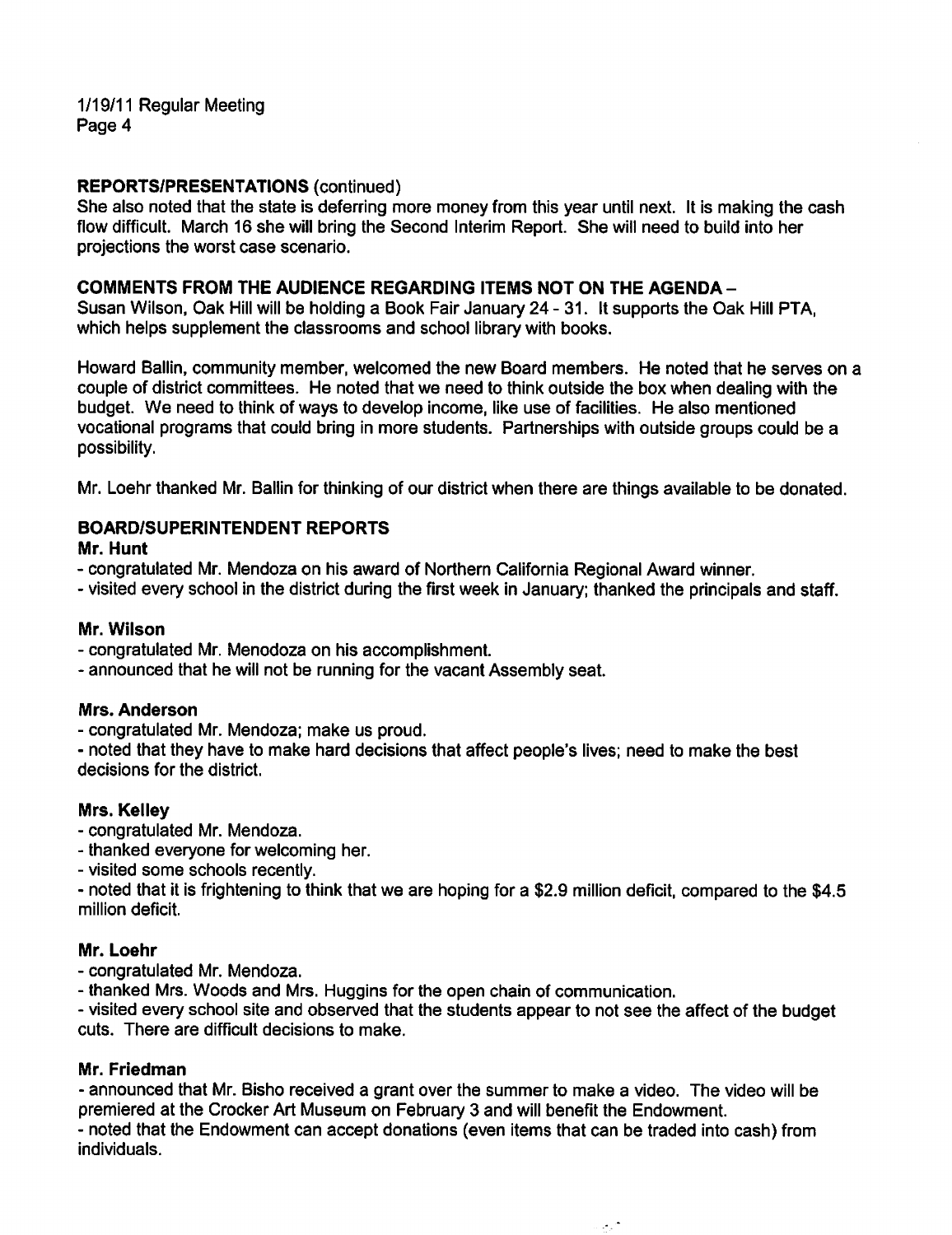## BOARD/SUPERINTENDENT REPORTS (continued)

noted that the Endowment is planning an event in the spring; details are still being worked out. There will be a meeting on Monday.

- thanked Mrs. Pope and others for their help with planning the events.
- thanked the staff for their continued support.

## CONSENT AGENDA

- 1. Approved Adoption of Minutes from December 15, 2010 Regular Meeting
- 2. Approved Adoption of Minutes from January 5, 2011 Special Meeting
- 3. Approved Certificated Personnel Transactions
- 4. Approved 2010/2011 Individual Service Agreements
	- 2010/11-119 Aldar Academy

2010/11-120 Guiding Hands

- 2010/11-121 BECA
- 5. Approved Field Trip: 6<sup>th</sup> Grade students to Alliance Redwoods Education Center for Science Camp - Riles
- 6. Approved Field Trip: Hispanic Heritage Awards Competition in Washington D.C. CHS
- 7. This item was pulled for separate consideration.
- 8. Approved Single Plan for Student Achievement Oak Hill
- 9. Approved 2010-2011 Safe School and Emergency Preparedness Plan MHS
- 10. Approved 2010-2011 Safe School and Emergency Preparedness Plan Dudley
- 11. Approved Resolution #4/2010-11: Authorization by the Board of Center Joint Unified School District for Submittai of Application to CaiRecycie for the Tire-Derived Product (TDP) Grant
- 12. This item was pulled for separate consideration.
- 13. Approved Northwest Capital Recovery Group No-Risk Agreement
- 14. Approved Payroll Orders: July December 2010
- 15. This item was pulled for separate consideration.

| <b>Motion:</b> | <b>Wilson</b> | <b>Vote: General Consent</b> |
|----------------|---------------|------------------------------|
| Second:        | Anderson      |                              |

#### CONSENT AGENDA ITEMS PULLED FOR SEPARATE CONSIDERATION

7. Approved Single Plan for Student Achievement - CHS

| <b>Motion:</b> | Hunt   | <b>Vote: General Consent</b> |
|----------------|--------|------------------------------|
| Second:        | Wilson |                              |

12. Approved Landowners' Payment Agreements (Sierra Vista)

| <b>Motion:</b> | Anderson | Ayes: Anderson, Friedman, Hunt, Kelley |
|----------------|----------|----------------------------------------|
| Second:        | Hunt     | Noes: None                             |
|                |          | <b>Abstain: Wilson</b>                 |

15. Approved Supplemental Agenda (Vendor Warrants)

| Motion: | Anderson | Ayes: Anderson, Friedman, Hunt, Kelley |
|---------|----------|----------------------------------------|
| Second: | Kelley   | Noes: None                             |
|         |          | <b>Abstain: Wilson</b>                 |